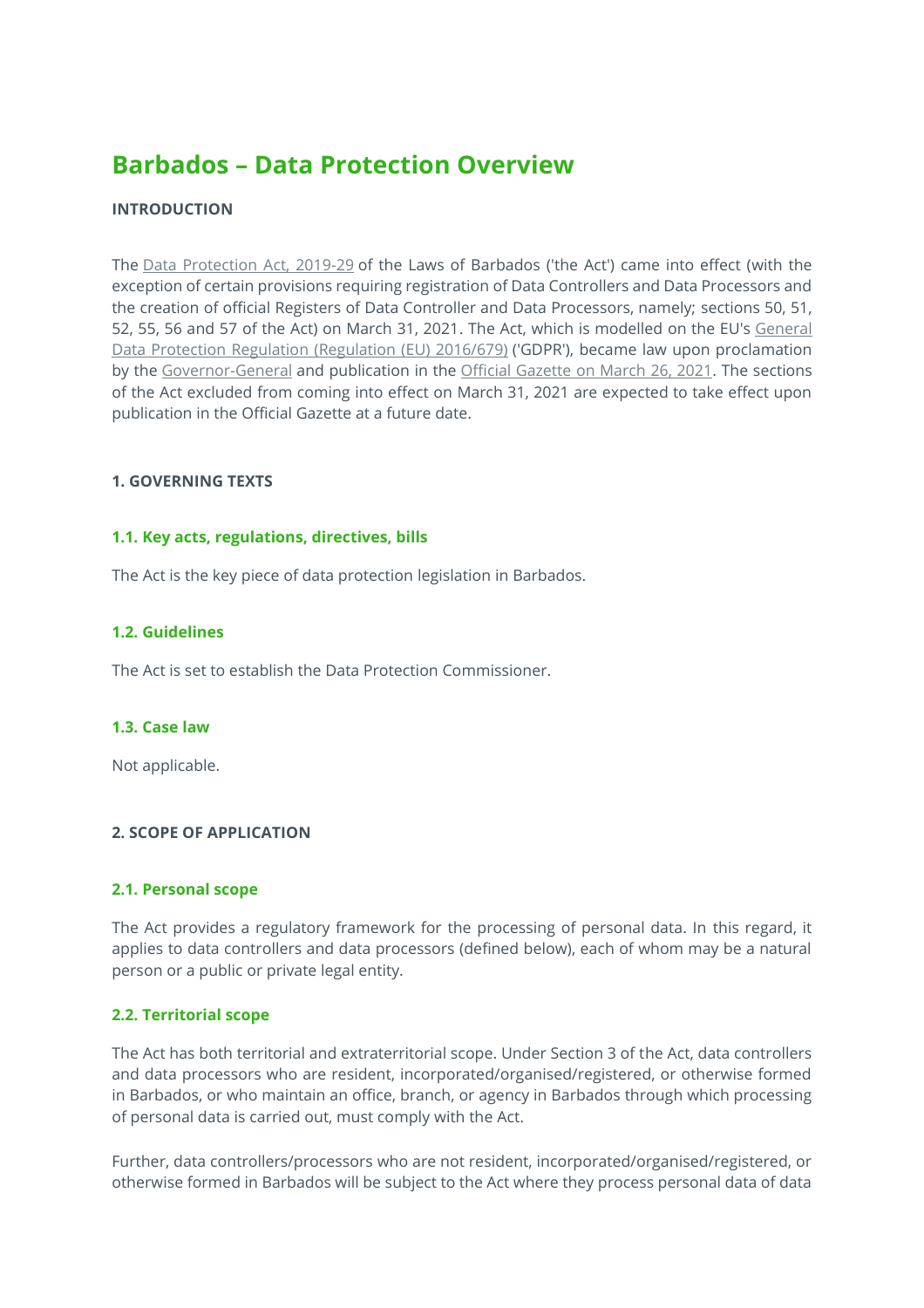subjects in Barbados and such processing activities relate to the offering of goods or services to data subjects in Barbados.

# **2.3. Material scope**

The Act applies to the processing of 'personal data' (as defined below) and includes provisions for the processing of sensitive personal data (as defined below). It also carves out rules where personal data is processed for specific purposes, using automated processing, and the rights of data subjects which are engaged in particular cases.

# **3. DATA PROTECTION AUTHORITY | REGULATORY AUTHORITY**

# **3.1. Main regulator for data protection**

The Data Protection Commissioner is responsible for the general administration of the Act and is the primary regulatory authority for data protection in Barbados.

# **3.2. Main powers, duties and responsibilities**

Per Section 71 of the Act, the main powers, duties, and responsibilities of the Data Protection Commissioner are to:

- monitor and enforce the application of the Act;
- promote public awareness and understanding of the risks, rules, safeguards, and rights in relation to processing;
- promote the awareness of data controllers and data processors of their obligations under the Act;
- organise activities addressed specifically to children to educate them about the risks, rules, safeguards, and rights in relation to processing;
- conduct audits for the purpose of ascertaining whether or not data is processed in accordance with the Act;
- upon request, provide information to any data subject concerning the exercise of their rights under the Act;
- monitor the processing of personal data and, in particular, sensitive personal data, and any other matter affecting the privacy of persons in respect of their personal data, and:
	- o report to the Minister on the results of that monitoring; and
	- o where appropriate, make recommendations on the need for, or desirability of, taking legislative, administrative or other action to give protection or better protection, to the privacy of persons in respect of their personal data;
- examine any proposed legislation or proposed policy of the Government that:
	- $\circ$  the Data Protection Commissioner considers may affect the privacy of persons in respect of their personal data; or
	- o provides for the collection of personal data by any public authority or the disclosure of personal data by one public authority to another public authority,
	- and report to the Minister the results of that examination;
- conduct investigations on the application of the Act, including on the basis of information received from a public authority;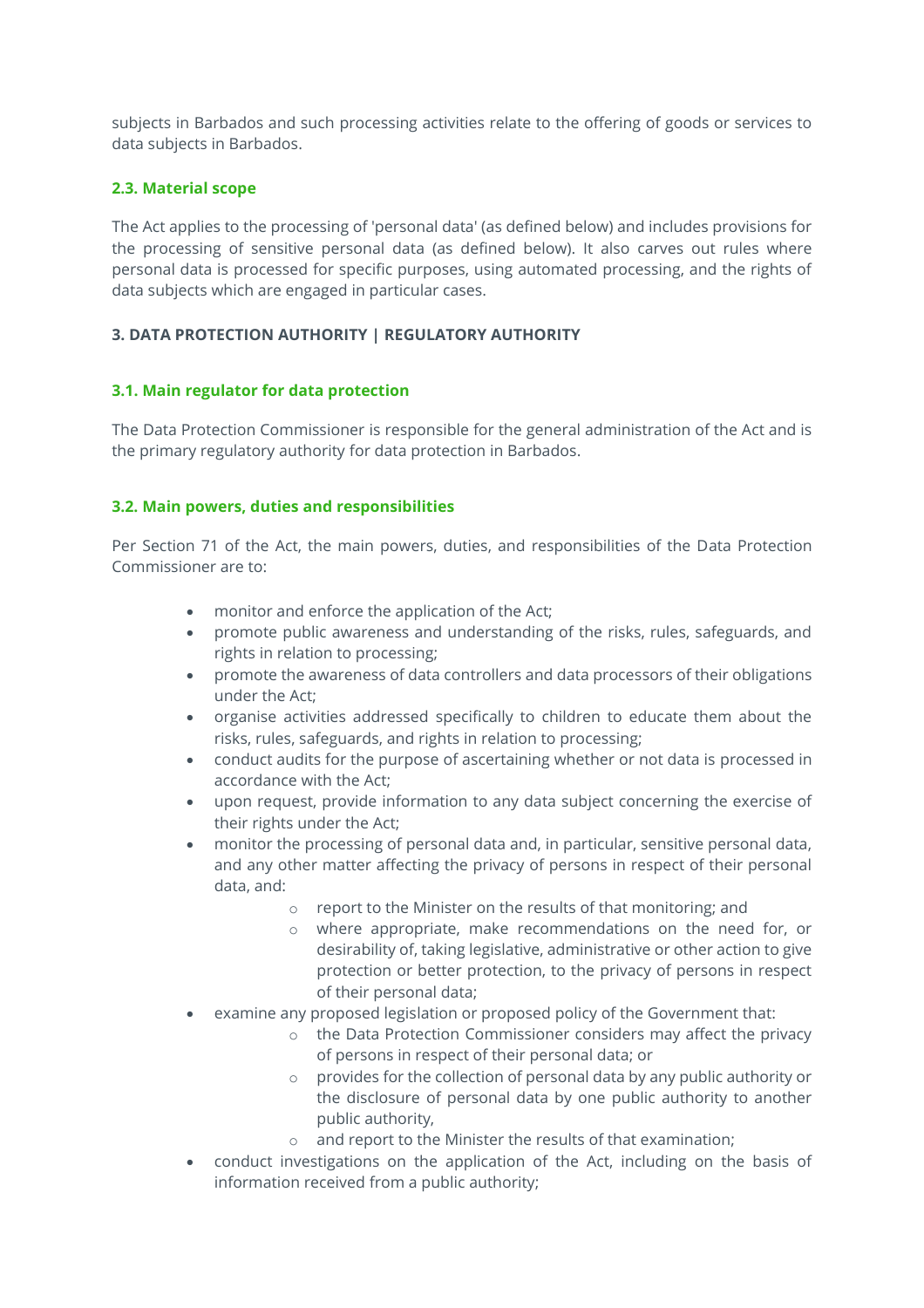- receive and invite representations from members of the public on any matter affecting the privacy of persons in respect of their personal data;
- undertake research into, and monitor developments in, data processing and computer technology to ensure that any adverse effects of such developments on the privacy of persons in respect of their personal data is minimised, and report to the Minister the results of such research and monitoring;
- prepare appropriate codes of practice for the guidance of persons processing personal data; and
- investigate complaints from persons concerning abuses in the processing of personal data.

# **4. KEY DEFINITIONS**

The definitions of the terms provided below are set out in Section 2 of the Act.

### **Data controller:** Either:

- a person who alone, jointly or in common with others determines the purposes for which, and the manner in which, any personal data is or should be processed; or
- where personal data is processed only for the purpose for which the data is required by or under an enactment to be processed, the person on whom the obligation to process the data is imposed by or under an enactment.

**Data processor:** Any person, other than an employee of a data controller, who processes personal data on behalf of the data controller.

**Personal data:** Data which relates to an individual who can be identified:

- from that data; or
- from that data together with other information which is in the possession of or is likely to come into the possession of the data controller.

**Sensitive data:** Personal data consisting of information on a data subject's:

- racial or ethnic origin;
- political opinions;
- religious beliefs or other beliefs of a similar nature;
- membership of a political body;
- membership of a trade union;
- genetic data;
- biometric data;
- sexual orientation or sexual life;
- financial record or position;
- criminal record; or
- proceedings for any offence committed or alleged to have been committed by him, the disposal of such proceedings or the sentence of any court of competent jurisdiction in such proceedings.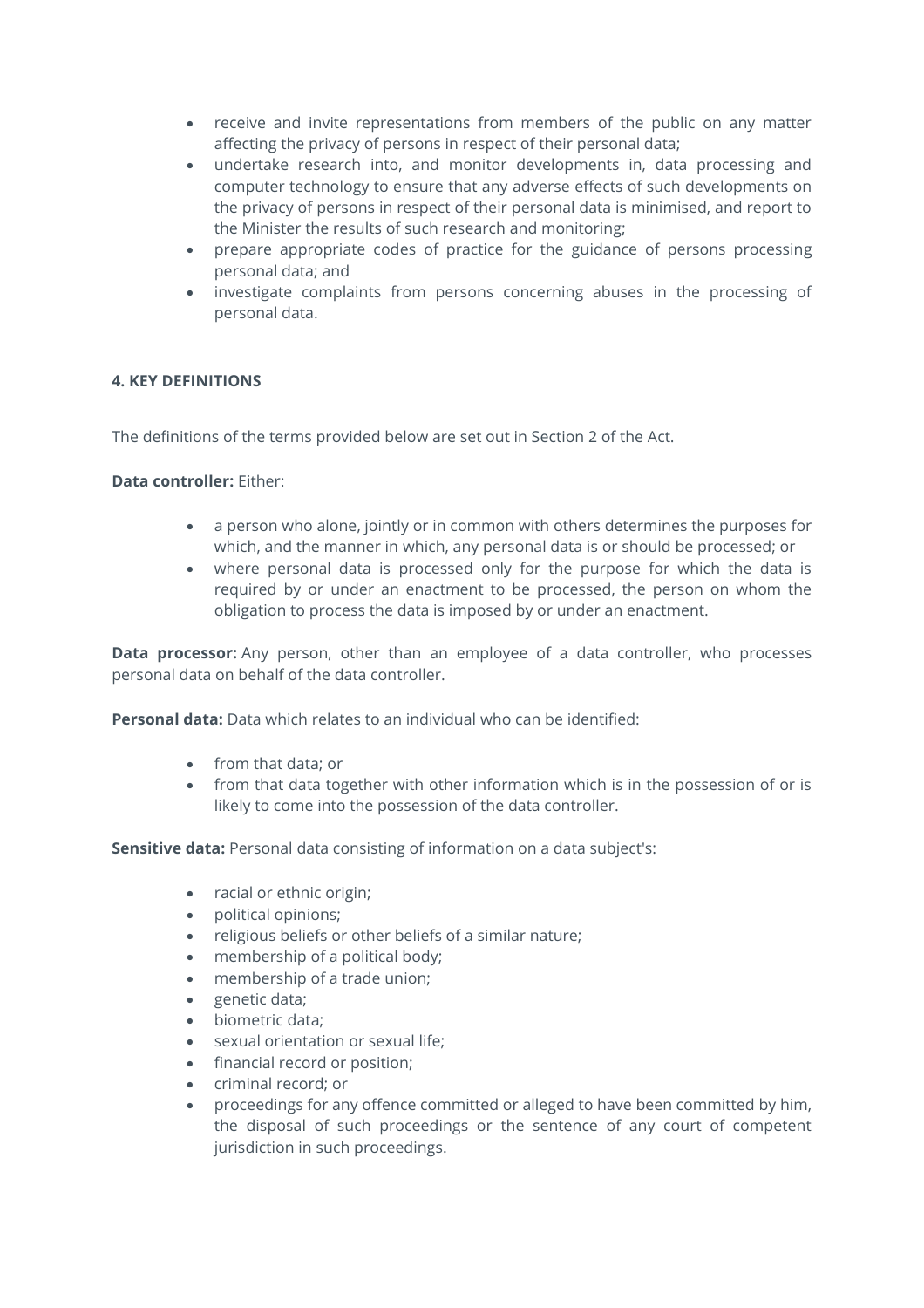**Health data:** Any record which:

- consists of information relating to the physical or mental condition of an individual; and
- has been made by or on behalf of a health care professional in connection with the care of the individual.

**Biometric data:** Personal data resulting from specific technical processing relating to the physical, physiological or behavioural characteristics of an individual, which allow or confirm the unique identification of that individual.

**Pseudonymisation:** The processing of personal data in such a manner that the personal data can no longer be attributed to a specific data subject without the use of additional information, provided that such additional information is kept separately and is subject to technical and organisational measures to ensure that the personal data is not attributed to an identified or identifiable individual.

**Data subject:** An individual who is the subject of personal data.

### **5. LEGAL BASES**

Section 6(1) of the Act sets out the bases on which personal data can be lawfully processed, as outlined below.

### **5.1. Consent**

Data processing is considered lawful where the data subject has given consent to the processing of their personal data for one or more specific purposes (Section 6(1)(a) of the Act).

### **5.2. Contract with the data subject**

Data processing is considered lawful where the processing is necessary for the performance of a contract to which the data subject is a party or for the taking of steps at the request of the data subject with a view to entering into a contract (Section 6(1)(b)(i) and (ii) of the Act).

### **5.3. Legal obligations**

Data processing is considered lawful where the processing is necessary for compliance with any legal obligation to which the data controller is subject, other than an obligation imposed by contract (Section 6(1)(b)(iii) of the Act).

### **5.4. Interests of the data subject**

Data processing is considered lawful where the processing is necessary in order to protect the vital interests of the data subject (Section 6(1)(b)(iv) of the Act).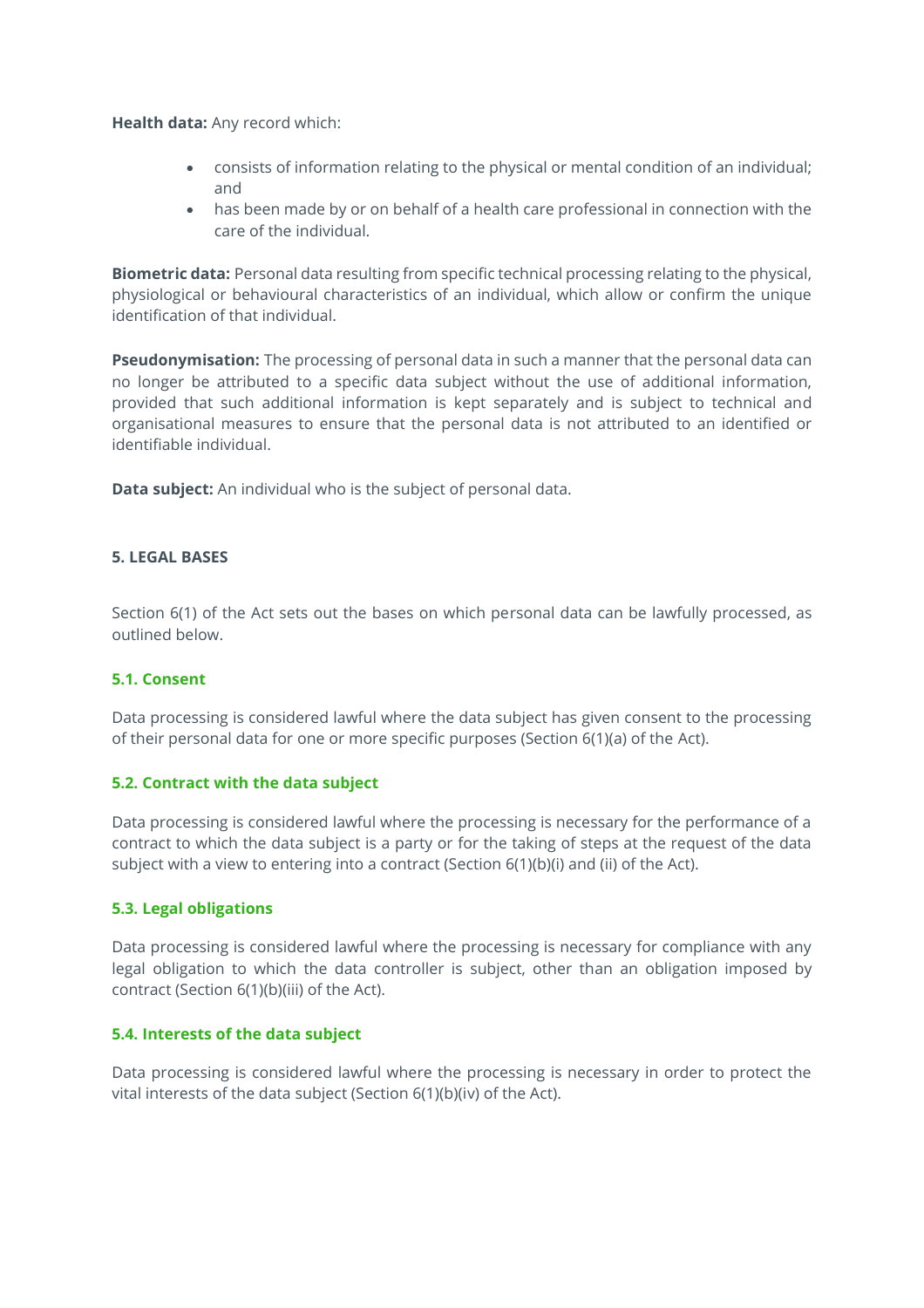### **5.5. Public interest**

Data processing is considered lawful where the processing is necessary for the exercise of any functions of a public authority (Section 6(1)(b)(vii) of the Act).

### **5.6. Legitimate interests of the data controller**

Data processing is considered lawful where the processing is necessary for the purposes of legitimate interests pursued by (Section 6(1)(b)(ix) and (x) of the Act):

- the data controller or by the third party to whom the data is disclosed, except where the processing is unwarranted in any particular case by reason of prejudice to the rights and freedoms or legitimate interests of the data subject; or
- the data controller or by a third party, except where such interests are overridden by the interests or fundamental rights and freedoms of the data subject which require protection of personal data, in particular where the data subject is a child.

### **5.7. Legal bases in other instances**

In addition to the above, data processing is considered lawful (Section 6(1)(b) of the Act):

- for the administration of justice;
- for the exercise of any functions of either House of Parliament; or
- for the exercise of any functions conferred on any person by or under any enactment.

### **Sensitive personal data**

Under Section 9 of the Act, the processing of sensitive personal data is only permitted where:

- the data subject gives consent to the processing;
- the processing is necessary for the purposes of exercising or performing any right or obligation which is conferred or imposed by law on the data controller in connection with employment;
- the processing is necessary in order to protect the vital interests of the data subject or another person;
- the processing is carried out in the course of its legitimate activities by non-profit organisation that exists for political, philosophical, religious or trade union purposes and:
	- o is carried out with appropriate safeguards for the rights and freedoms of data subjects;
	- o relates only to individuals who either are members of the body or association or have regular contact with it in connection with its purposes; and
	- o does not involve disclosure of the personal data to a third party without the consent of the data subject;
- the information contained in the personal data has been made public as a result of steps deliberately taken by the data subject;
- the processing is necessary for the purpose of, or in connection with, any legal proceedings and/or prospective legal proceedings, and/or for the purpose of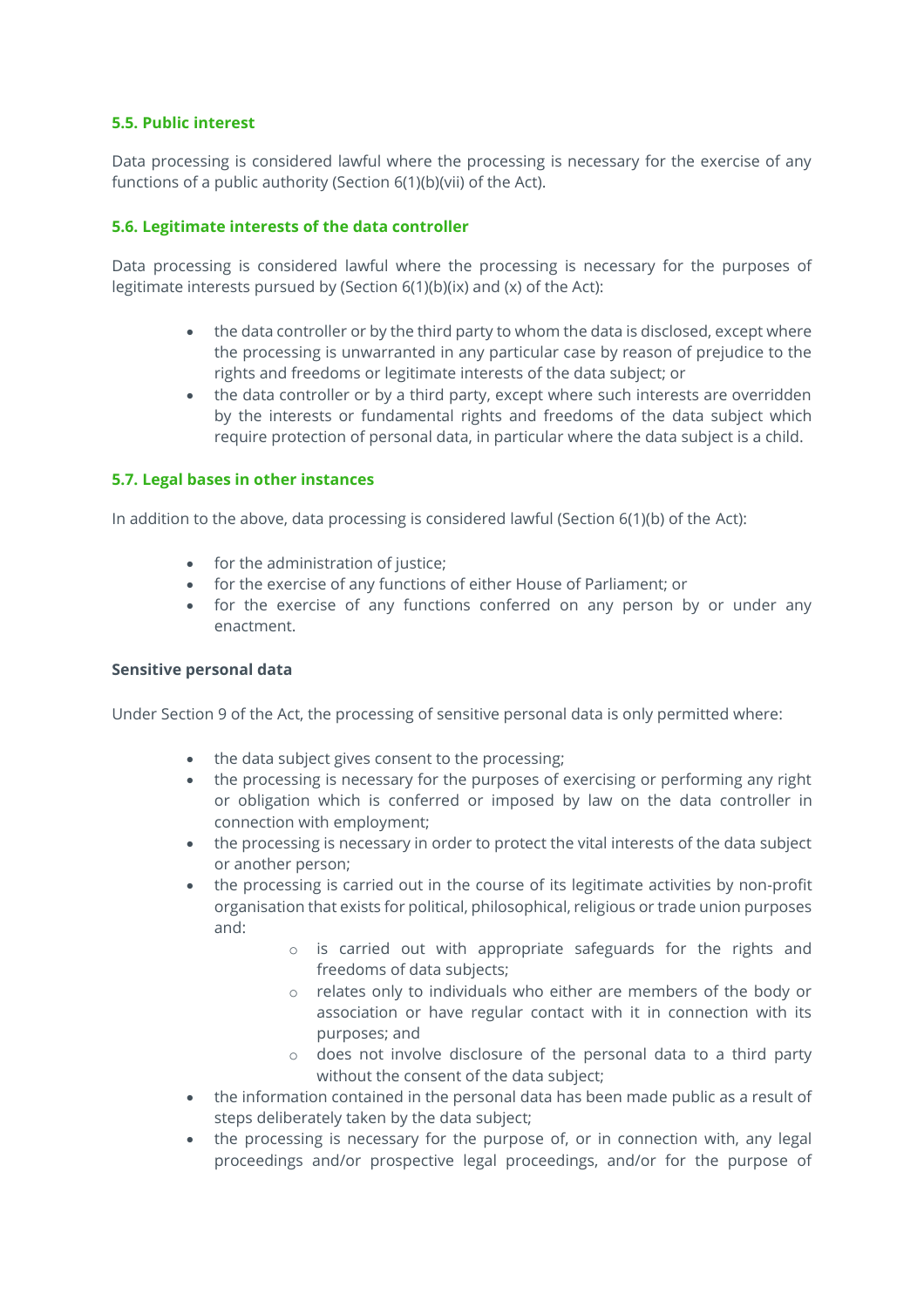obtaining legal advice, or otherwise for the purposes of establishing, exercising or defending legal rights;

- the processing is necessary for the administration of justice;
- the processing is necessary for the exercise of any functions of either House of Parliament;
- the processing is necessary for the exercise of any functions conferred on any person by or under an enactment and/or the exercise of any functions of a public authority;
- the processing is necessary for medical purposes and is undertaken by a health care professional or a person who in the circumstances owes a duty of confidentiality which is equivalent to that which would arise if that person were a health care professional;
- the processing is of sensitive personal data consisting of information as to racial or ethnic origin and is necessary for the purpose of identifying or keeping under review, the existence or absence of equality of opportunity or treatment between persons of different racial or ethnic origins, with a view to enabling such equality to be promoted or maintained and is carried out with appropriate safeguards for the rights and freedoms of data subjects.

### **6. PRINCIPLES**

Section 4 of the Act sets out data protection principles which data controllers must be in compliance with when processing personal data. Specifically, Section 4 of the Act provides that personal data must be:

- processed lawfully, fairly and in a transparent manner in relation to the data subject;
- collected for specified, explicit and legitimate purposes and not further processed in a manner that is incompatible with those purposes;
- adequate, relevant and limited to what is necessary in relation to the purposes for which they are processed;
- accurate and, where necessary, kept up to date and every reasonable step shall be taken to ensure that personal data that is inaccurate, having regard to the purposes for which they are processed, are erased or rectified without delay;
- kept in a form which permits identification of data subjects for no longer than is necessary for the purposes for which the personal data is processed; and
- processed in a manner that ensures appropriate security of the personal data, including protection against unauthorised or unlawful processing and against accidental loss, destruction or damage, using appropriate technical or organisational measures.

Data controllers are further required to take reasonable steps to ensure that employees who have access to personal data comply with the principles.

### **7. CONTROLLER AND PROCESSOR OBLIGATIONS**

### **7.1. Data processing notification**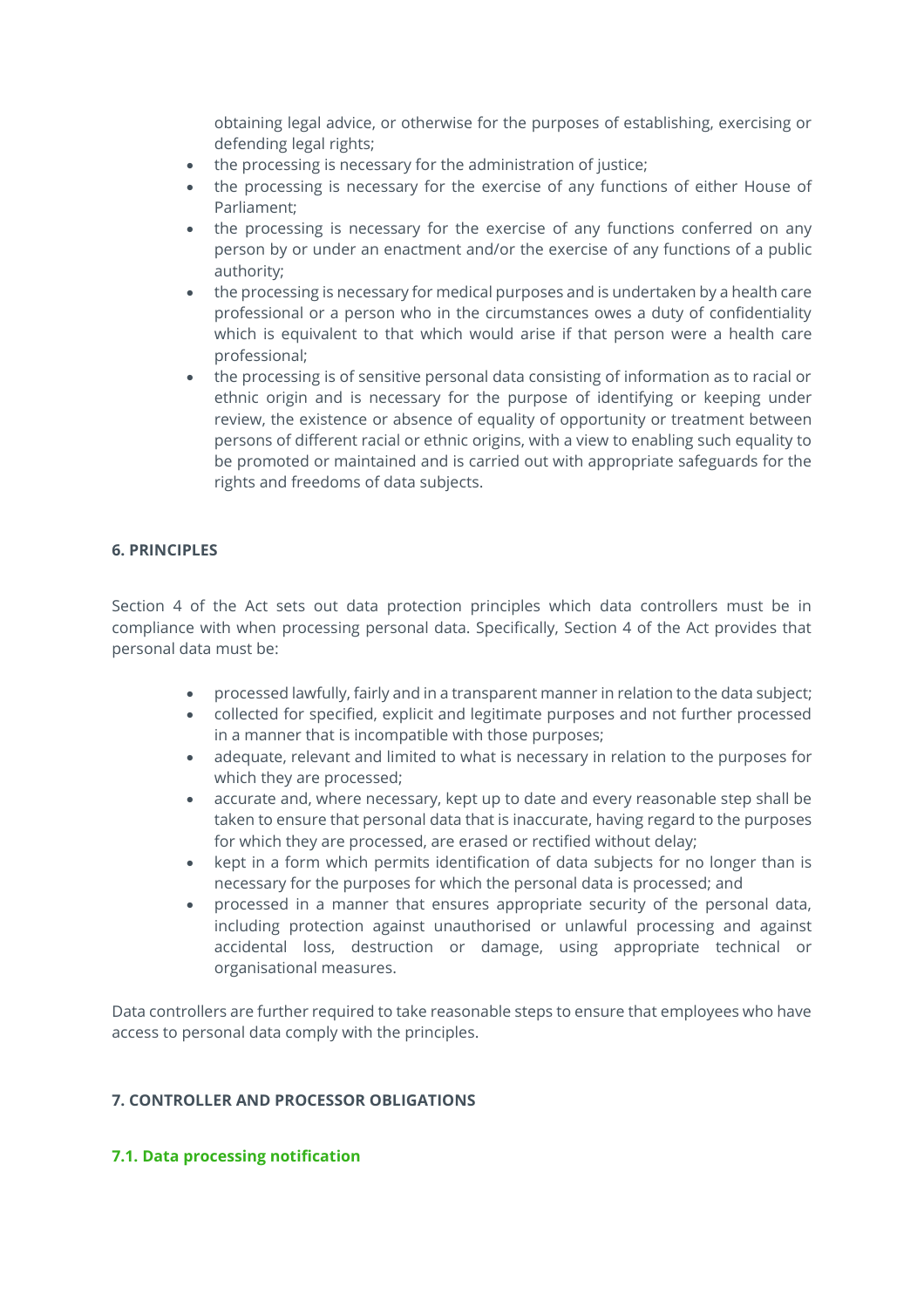Section 50 of the Act (not yet in effect) requires data controllers to be registered in the Register of Data Controllers. Further, data controllers that operate outside of Barbados are required to appoint a representative established in Barbados.

Section 55 of the Act (not yet in effect) requires data processors to be registered in the Register of Data Processors.

# **7.2. Data transfers**

Section 22 of the Act restricts the transfer of personal data to a country or territory outside Barbados unless that country or territory provides for:

- an adequate level of protection for the rights and freedoms of data subjects in relation to the processing of their personal data; and
- appropriate safeguards on condition that the rights of the data subject are enforceable and there are available, effective legal remedies for data subjects.

# **7.3. Data processing records**

Pursuant to Section 60(1) of the Act, data controllers and, where applicable, data controllers' representatives are required to maintain a record of their processing activities which must contain all of the following:

- the name and contact details of the data controller and, where applicable, the joint data controller, the data controller's representative and the data privacy officer ('DPO');
- the purposes of the processing;
- a description of the categories of data subjects and of the categories of personal data;
- the categories of recipients to whom the personal data has been or will be disclosed including recipients in other countries or international organisations;
- where applicable, transfers of personal data to another country or an international organisation, including the identification of that country or international organisation and, in the case of transfers referred to in Section 26 of the Act, the documentation of suitable safeguards;
- where possible, the envisaged time limits for erasure of the different categories of data; and
- where possible, a general description of the technical and organisational security measures.

Pursuant to Section 60(2) of the Act, data processors and, where applicable, data processors' representatives are required to maintain a record of their processing activities which must contain all of the following:

- the name and contact details of the data processor or data processors and of each data controller on behalf of whom the data processor is acting, and, where applicable, of the data controller's or the data processor's representative, and the DPO;
- the categories of processing carried out on behalf of each data controller;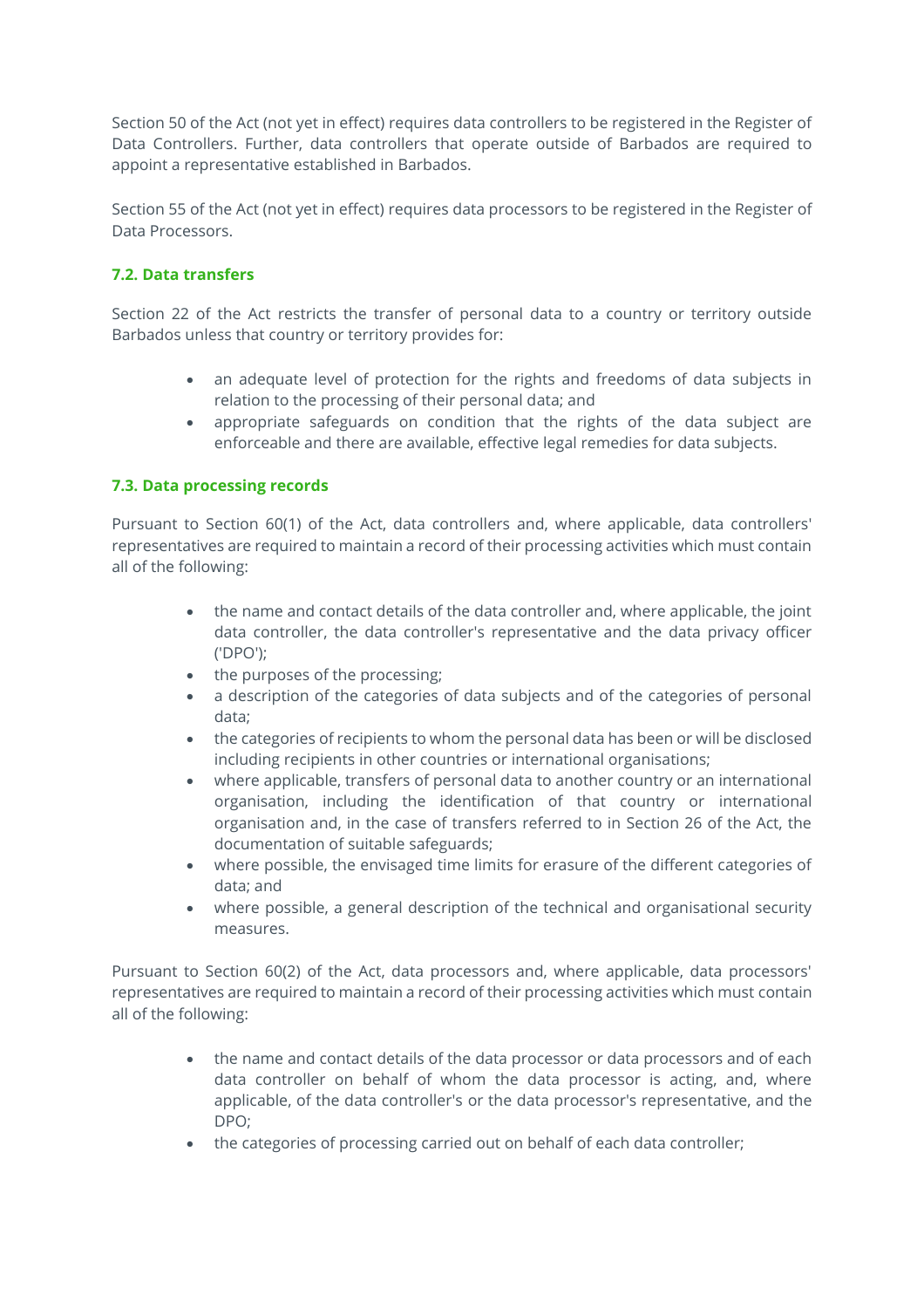- where applicable, transfers of personal data to another country or an international organisation, including the identification of that country or international organisation and, in certain cases, the documentation of suitable safeguards; and
- where possible, a general description of the technical and organisational security measures.

### **7.4. Data protection impact assessment**

Under Section 65 of the Act, data controllers must undertake a Data Protection Impact Assessment ('DPIA') on the protection of personal data where a type of processing, in particular one using new technologies, is likely to result in a high risk to the rights and freedoms of an individual. A DPIA must, in particular, be required in the case of:

- a systematic and extensive evaluation of personal aspects relating to individuals which is based on automated processing, including profiling, and on which decisions are based that produce legal effects concerning an individual or similarly significantly affect the individual; or
- processing on a large scale of sensitive personal data; or
- a systematic monitoring of a publicly accessible area on a large scale.

### **7.5. Data protection officer appointment**

Section 67 of the Act provides for the appointment of a DPO. Accordingly, data controllers and data processors must designate a DPO in any case where:

- the processing is carried out by a public authority or body, except for a court of competent jurisdiction acting in their judicial capacity;
- the core activities of the data controller or the data processor consist of processing operations which, by virtue of their nature, their scope and their purposes, require regular and systematic monitoring of data subjects on a large scale; or
- the core activities of the data controller or the data processor consist of processing on a large scale of sensitive personal data.

### **7.6. Data breach notification**

Section 63 of the Act requires data controllers to notify the Data Protection Commissioner of any personal data breach not later than 72 hours after having become aware of it, unless the breach is unlikely to result in a risk to the rights and freedoms of an individual.

Where the notification to the Data Protection Commissioner is not made within 72 hours, it must be accompanied by reasons for the delay.

Data processors are required notify the appropriate data controller without undue delay after becoming aware of a personal data breach.

Further, under Section 64 of the Act, where a personal data breach is likely to result in a high risk to the rights and freedoms of individuals, the data controller must communicate the personal data breach to the data subject without undue delay and, where feasible, not later than 72 hours after having become aware of it.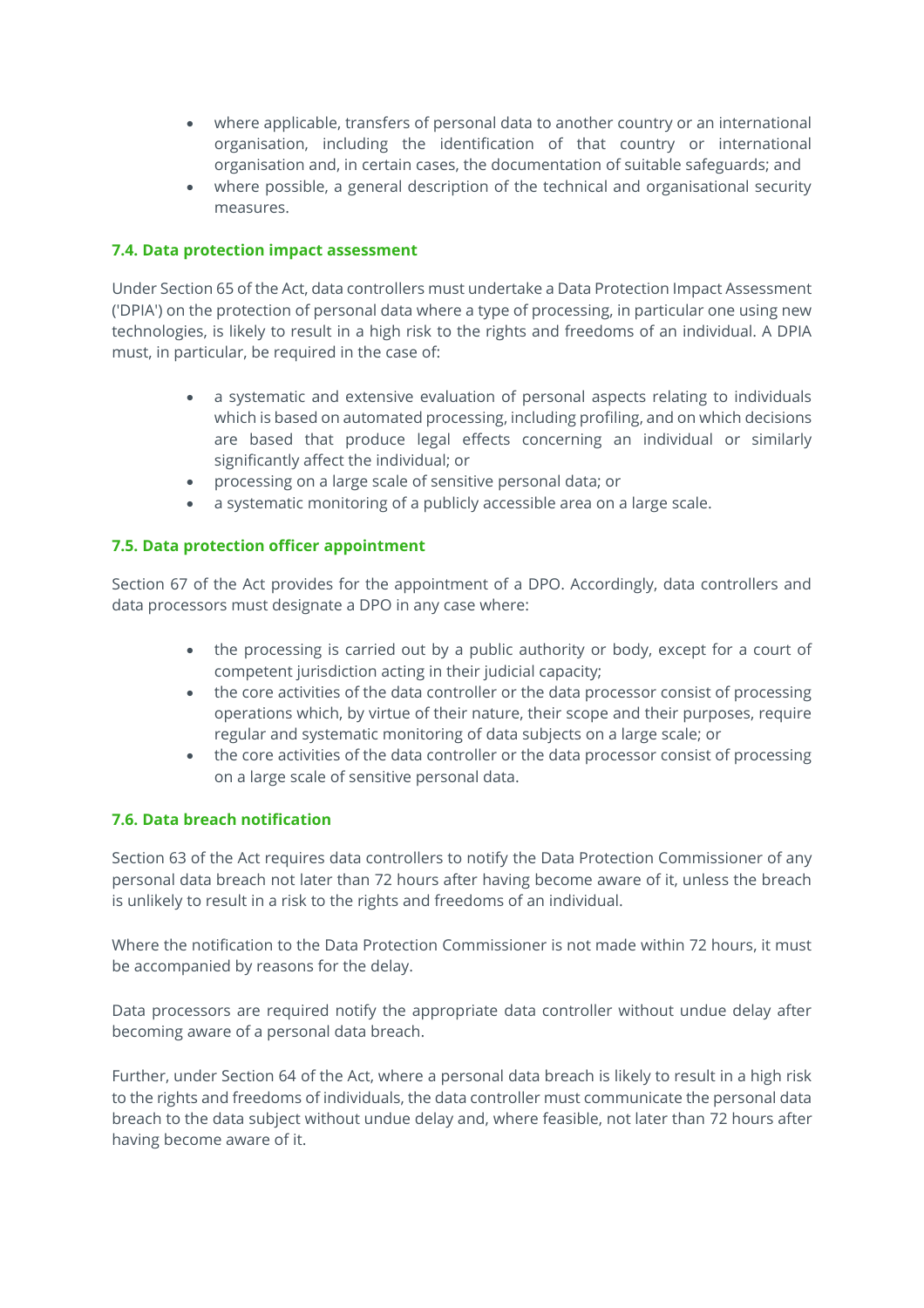### **7.7. Data retention**

Pursuant to Section 58(5) of the Act, the contract between a data controller and a data processor must stipulate that the data processor delete or return all personal data to the data controller after the end of the provision of services relating to processing, and delete existing copies unless storage of the personal data is required by statute.

### **7.8. Children's data**

The Act defines 'child' as a person under the age of 18 years. Under Section 8 of the Act, the processing of a child's personal data will be lawful only where and to the extent that consent is given or authorised by the parent or guardian of the child and data controllers are required to make reasonable efforts to verify in such cases that such consent is duly given or authorised.

Further, under Section 21 of the Act, any communication required to be made by a data controller to a data subject relating to processing of the data subject's personal data, and in particular for any information addressed specifically to a child, must be in a concise, transparent, intelligible and easily accessible form, using clear and plain language.

### **7.9. Special categories of personal data**

Under Section 31 of the Act, personal data processed for the prevention or detection of crime, the apprehension or prosecution of offenders, or the assessment or collection of any tax, duty or other imposition of a similar nature is exempt from the requirement in Section 4(1) of the Act which provides that personal data be processed lawfully, fairly, and in a transparent manner in relation to the data subject. This exemption applies except to the extent to which it requires compliance with the conditions in Sections 6 (bases for lawful processing) and 9 (processing of sensitive personal data).

### **7.10. Controller and processor contracts**

Under Section 58(4) of the Act, processing by a data processor must be governed by a written contract between the data processor and the data controller which sets out the following:

- the subject-matter and duration of the processing;
- the nature and purpose of the processing;
- the type of personal data and categories of data subjects;
- the obligations and rights of the data controller;
- that the data processor processes the personal data only on documented instructions from the data controller;
- that the data processor ensures that persons authorised to process the personal data have committed themselves to confidentiality;
- that the data processor, taking into account the nature of the processing, assists the data controller by appropriate technical and organisational measures, insofar as this is possible, for the fulfilment of the data controller's obligation to respond to requests for exercising the data subject's rights under the Act;
- that the data processor assists the data controller in ensuring compliance with the relevant Sections of the Act, taking into account the nature of processing and the information available to the data processor; and
- that the data processor, on the determination of the data controller, deletes or returns all the personal data to the data controller after the end of the provision of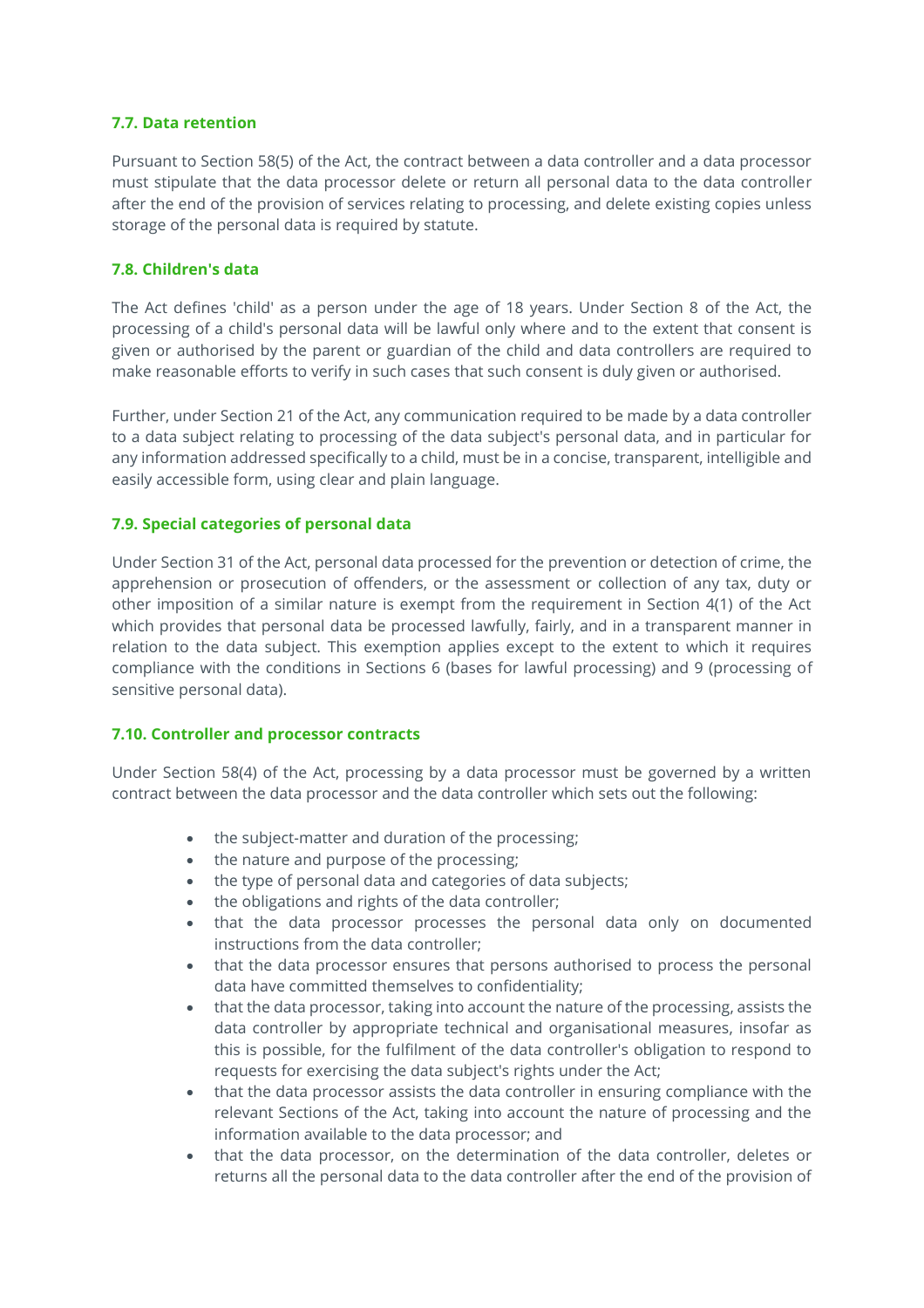services relating to processing, and deletes existing copies unless storage of the personal data is required under statute.

# **8. DATA SUBJECT RIGHTS**

# **8.1. Right to be informed**

Under Section 10(2) of the Act, where personal data is transferred to another country or to an international organisation the data subject will have the right to be informed of the appropriate safeguards specified in Section 24 of the Act.

In addition, per Section 19(1) of the Act, data controllers are required to provide certain information to data subjects at the time when personal data is collected, namely:

- the identity and the contact details of the data controller and, where applicable, of the data controller's representative;
- the contact details of the DPO, where applicable;
- the purposes of the processing for which the personal data is intended as well as the legal basis for the processing;
- where the processing is done pursuant to Section  $6(1)(b)(x)$  of the Act, the legitimate interests pursued by the data controller or by a third party;
- the recipients or categories of recipients of the personal data, if any; and
- where applicable, the fact that the data controller intends to transfer personal data to another country or international organisation and the existence or absence of an adequacy decision by the **European Commission**, or in the case of transfers to the appropriate safeguards referred to in Section 24 of the Act and the means by which to obtain a copy of them or where they have been made available.

Section 19(2) of the Act requires that additional information necessary to ensure fair and transparent processing must be provided to the data subject, namely:

- the period for which the personal data will be stored, or if that is not possible, the criteria used to determine that period;
- the existence of the right to request from the data controller access to and rectification or erasure of personal data or restriction of processing concerning the data subject or to object to processing as well as the right to data portability;
- where the processing is done pursuant to Section 6(1)(a) or Section 9(1)(a) of the Act, the existence of the right to withdraw consent at any time, without affecting the lawfulness of processing based on consent before its withdrawal;
- the right to lodge a complaint with the Data Protection Commissioner;
- whether the provision of personal data is a statutory or contractual requirement, or a requirement necessary to enter into a contract, as well as whether the data subject is obliged to provide the personal data and of the possible consequences of failure to provide such data; and
- the existence of automated decision-making, including profiling and meaningful information about the logic involved, as well as the significance and the envisaged consequences of such processing for the data subject.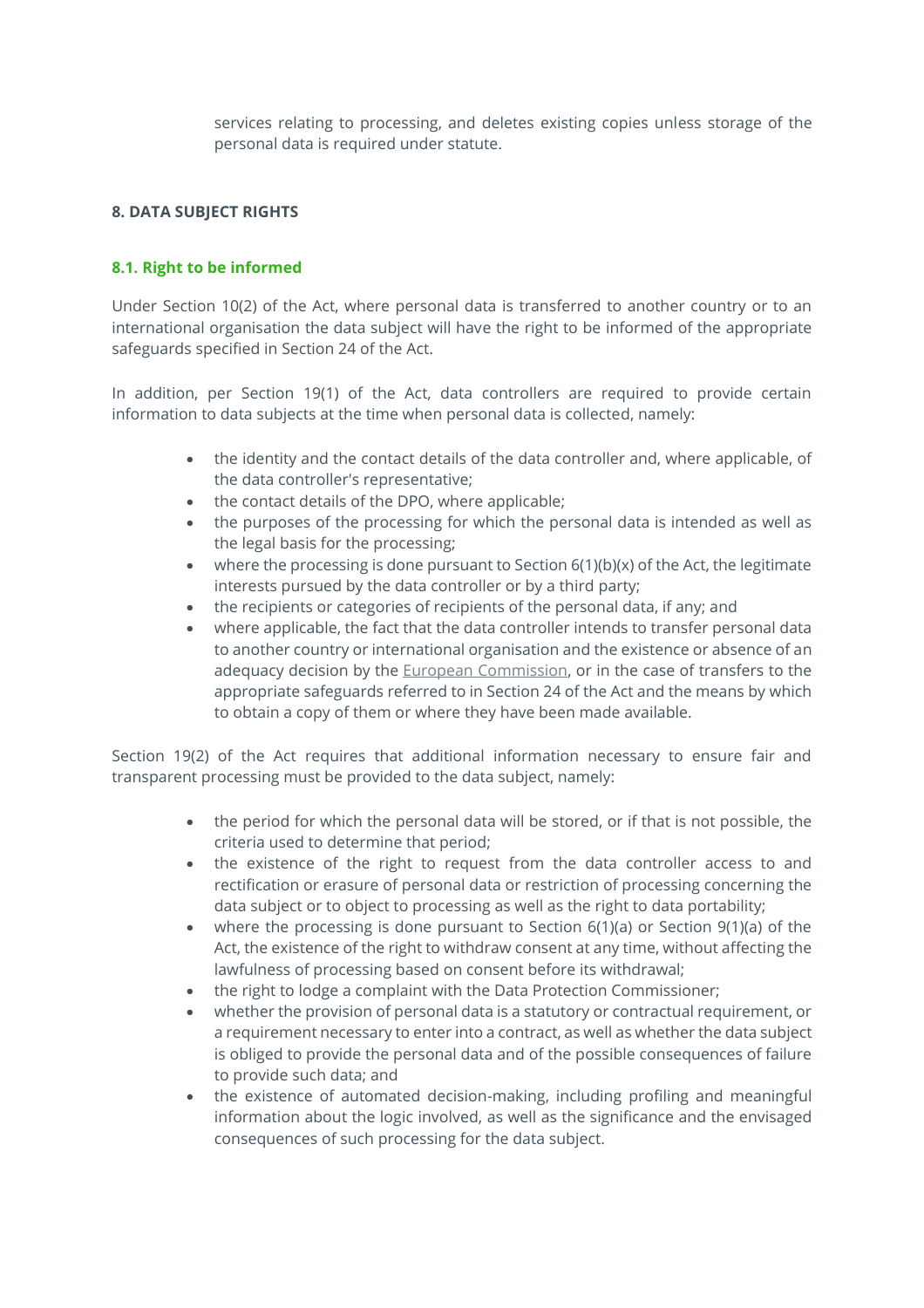Further, under Section 19(3) of the Act, where the data controller intends to further process the personal data for a purpose other than that for which the personal data was collected, they must provide the data subject prior to that further processing with information on that other purpose and with any relevant further information referred to in Section 19(2) of the Act (see above).

Pursuant to Section 20(1) of the Act, where personal data has not been obtained from the data subject, the data controller must provide the data subject with the information set out in Section 19(1) of the Act (see above).

In addition, pursuant to Section 20(2) of the Act, the data controller must provide the data subject with the following information necessary to ensure fair and transparent processing in respect of the data subject:

- the period for which the personal data will be stored, or if that is not possible, the criteria used to determine that period;
- where the processing is done pursuant to Section  $6(1)(b)(x)$  of the Act, the legitimate interests pursued by the data controller or by a third party;
- the existence of the right to request from the data controller access to and rectification or erasure of personal data or restriction of processing concerning the data subject or to object to processing as well as the right to data portability;
- where the processing is done pursuant to Section 6(1)(a) or Section 9(1)(a) of the Act, the existence of the right to withdraw consent at any time, without affecting the lawfulness of processing based on consent before its withdrawal;
- the right to lodge a complaint with the Data Protection Commissioner;
- the source from which the personal data originated, and if applicable, whether it came from publicly accessible sources; and
- the existence of automated decision-making, including profiling and meaningful information about the logic involved, as well as the significance and the envisaged consequences of such processing for the data subject.

Further, according to Section 20(4) of the Act, where personal data is to be processed for a purpose other than that for which the personal data was obtained, data controllers must inform the data subject of that other purpose and any relevant further information as referred to in Section 20(2) of the Act (see above).

# **8.2. Right to access**

Data subjects' rights of access in connection with their personal data are set out in Section 10 of the Act. Data subjects have the right to be given a copy of the personal data undergoing processing. They are also entitled:

- to be informed whether their personal data is being processed by or on behalf of the data controller;
- where personal data of the data subject is being processed by or on behalf of the data controller, to request from, and to be given by, the data controller, a description of:
	- o the purposes of the processing;
	- o the categories of personal data concerned;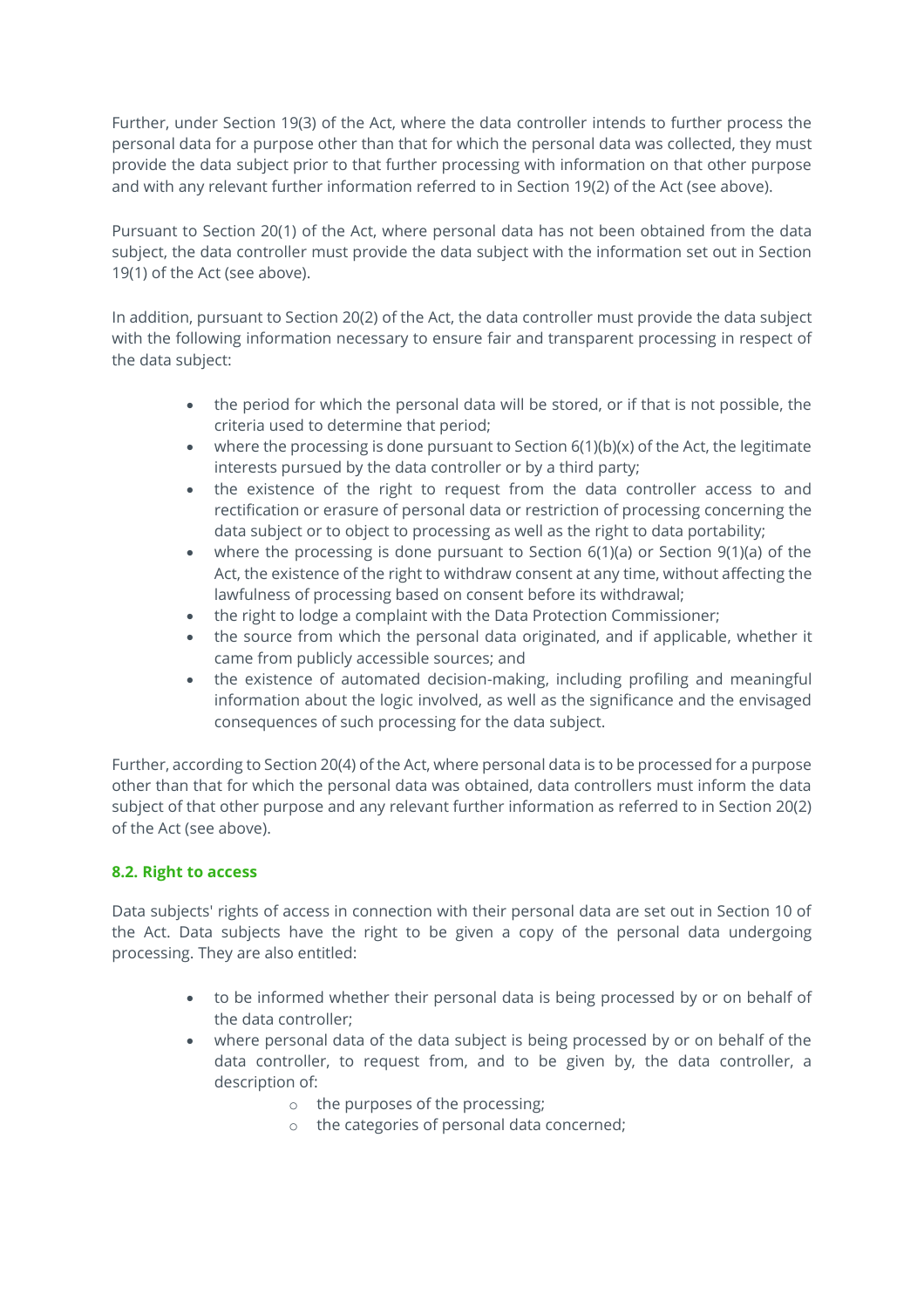- o the recipients or categories of recipient to whom the personal data has been or will be disclosed, in particular recipients in other countries or international organisations;
- o where possible, the envisaged period for which the personal data will be stored, or, if not possible, the criteria used to determine that period;
- o the existence of the right to request from the data controller rectification or erasure of personal data or restriction of processing of personal data concerning the data subject or to object to such processing;
- o the right to lodge a complaint with the Data Protection Commissioner; any available information as to their source, where the personal data is not collected from the data subject; and
- o the existence of automated decision-making, including profiling, referred to in Section 18 of the Act and, at least in those cases, meaningful information about the logic involved, as well as the significance and the envisaged consequences of such processing for the data subject.

# **8.3. Right to rectification**

Per Section 11 of the Act, data subjects have the right to obtain from the data controller, without undue delay, the rectification of inaccurate personal data concerning them. In addition, data subjects are entitled to have incomplete personal data completed by the data controller, including by means of providing a supplementary statement.

# **8.4. Right to erasure**

Per Section 12 of the Act, data subjects have a right to the erasure of their personal data by a data controller without undue delay. Further, data controllers must erase personal data where one of the following grounds applies:

- the personal data is no longer necessary in relation to the purposes for which it was collected or otherwise processed;
- the data subject withdraws consent where the processing is done pursuant to Section 6(1)(a) or Section 9(1)(a) of the Act, and where there is no other legal ground for the processing;
- the data subject objects to the processing on the basis that it is likely to cause damage or distress and there are no overriding legitimate grounds for the processing, or the data subject objects to processing for purposes of direct marketing;
- the personal data has been unlawfully processed; or
- the personal data has to be erased in compliance with a legal obligation in Barbados to which the data controller is subject.

Per Section 12(3) of the Act, where a data controller is obliged to erase the personal data and he has made that data public, the data controller must take reasonable steps to inform other data controllers who are processing the personal data that the data subject has requested the erasure the personal data.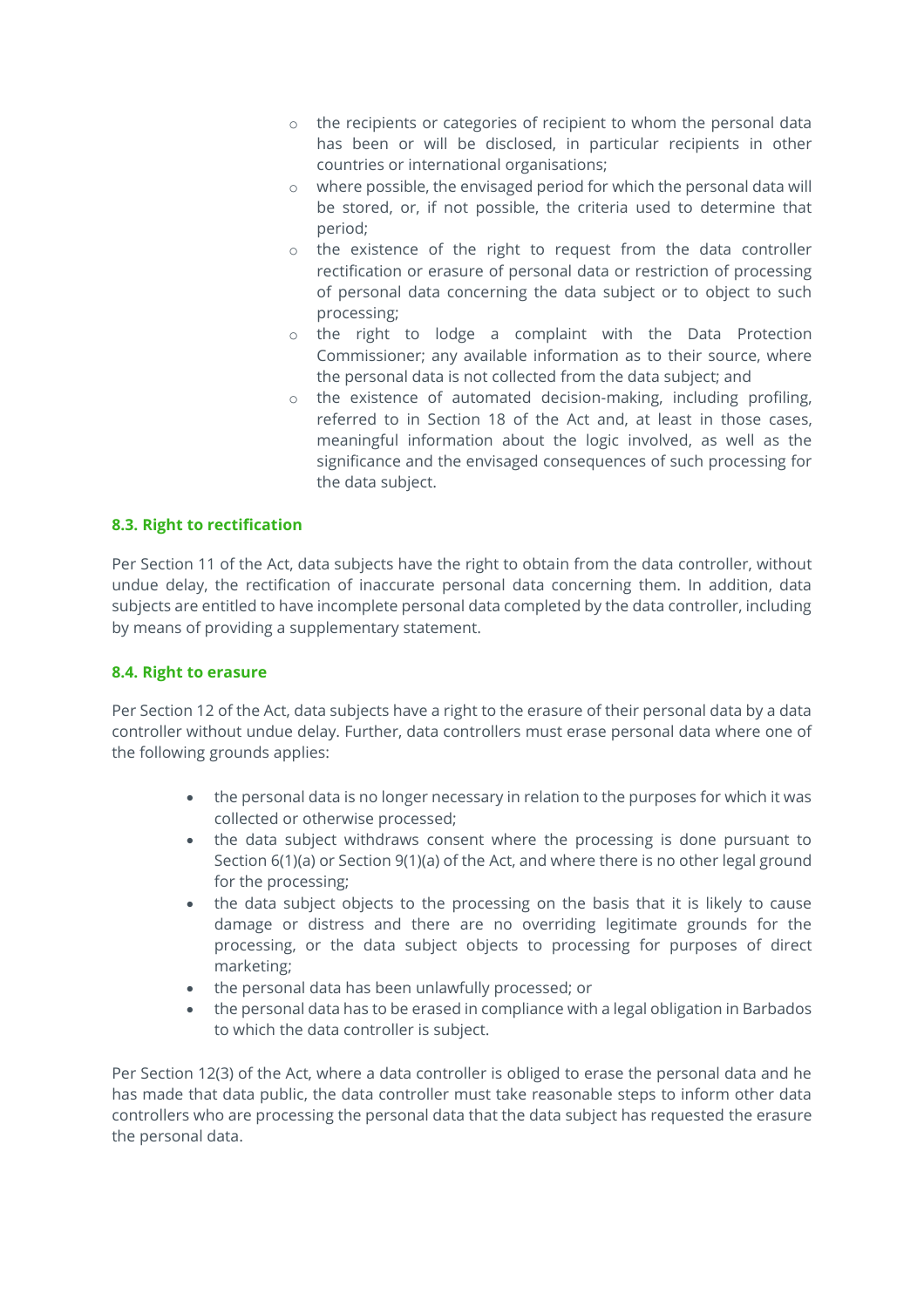### **8.5. Right to object/opt-out**

Per Section 13 of the Act, data subjects have the right to obtain a restriction on processing of personal data from the data controller where one of the following applies:

- the accuracy of the personal data is contested by the data subject, for a period enabling the data controller to verify the accuracy of the personal data;
- the processing is unlawful and the data subject opposes the erasure of the personal data and requests the restriction of their use instead; the data controller no longer needs the personal data for the purposes of the processing, but they are required by the data subject for the establishment, exercise or defence of legal claims; or
- the data subject has objected to processing pursuant to Section 16 of the Act pending the verification whether the legitimate grounds of the data controller override those of the data subject.

Where processing has been restricted pursuant to the above, the personal data can only be processed:

- with the data subject's consent;
- for the establishment, exercise or defence of legal claims;
- for the protection of the rights of another person; or
- for reasons of important public interest of Barbados.

### **8.6. Right to data portability**

Per Section 15 of the Act, data subjects have the right to receive their personal data which they have provided to a data controller, in a structured, commonly used and machine-readable format.

Data subjects are also entitled to transmit their personal data to any another data controller without hindrance where the processing is based on consent pursuant to Section 6(1)(a) or Section  $9(1)(a)$  or on a contract pursuant to Section  $6(1)(b)(i)$  and the processing is carried out by automated means.

In exercising the right to data portability pursuant to the above, the data subject will have the right to have their personal data transmitted directly from one data controller to another, where technically feasible.

### **8.7. Right not to be subject to automated decision-making**

Per Section 18 of the Act, data subjects have the right not to be subject to a decision based solely on automated processing, including profiling, which produces legal effects concerning him or similarly significantly affects him. This right does not apply where the automated processing or profiling of personal data is:

- necessary for entering into, or performance of, a contract between the data subject and a data controller;
- authorised by any enactment to which the data controller is subject and which also lays down suitable measures to safeguard the data subject's rights and freedoms and legitimate interests; or
- based on the data subject's consent.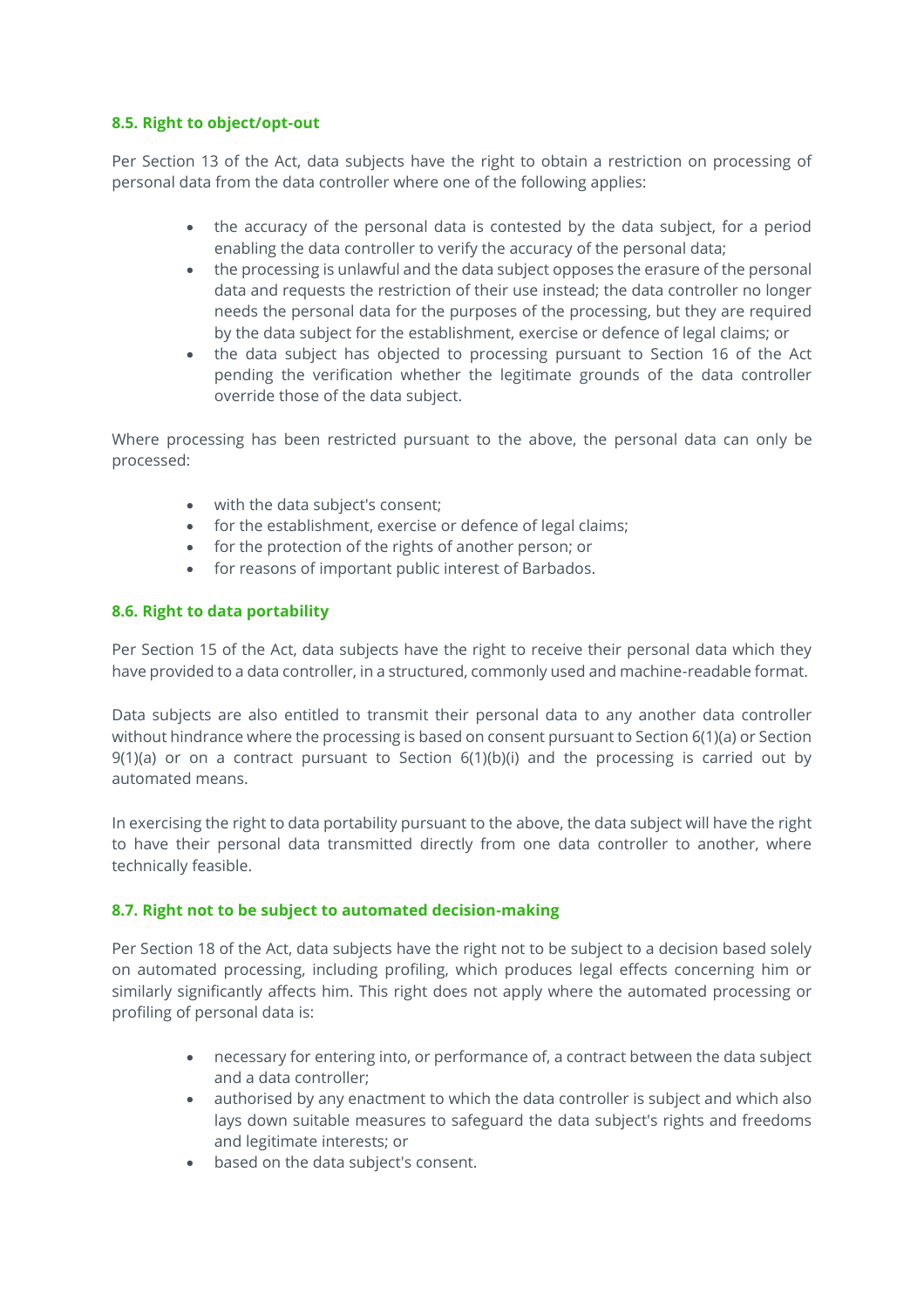Notwithstanding, the exemptions noted above will not apply in respect of sensitive personal data unless it is in the public interest and suitable measures to safeguard the data subject's rights and freedoms and legitimate interests are in place.

# **8.8. Other rights**

### **Right to prevent processing likely to cause damage or distress**

Section 16 of the Act affords data subjects the right to require the data controller, at the end of a 21-day period, to cease, or not to begin, processing, or processing for a specified purpose or in a specified manner, any personal data in respect of which they are the data subject, on the ground that:

- the processing of the data or the data controller's processing for that purpose or in that manner is causing or is likely to cause substantial damage or distress to the data subject or another; and
- the damage or distress is or would be unwarranted.

# **Right to compensation**

Section 93 of the Act provides that an individual who suffers damage or distress due to any contravention of the Act by a data controller or data processor is entitled to compensation from that data controller/data processor for that damage.

### **Right to prevent processing for purposes of direct marketing**

Section 17 of the Act provides that a person is entitled at any time, by a written notice to a data controller, to require the data controller, at the end of a 21 day period, to cease processing for the purposes of direct marketing, personal data in respect of which they are the data subject.

### **Automated individual decision-making, including profiling**

Section 18 of the Act provides that a data subject has the right not to be subject to a decision based solely on automated processing, including profiling, which produces legal effects concerning them or similarly significantly affects them.

# **9. PENALTIES**

The Act provides the following penalties:

- A person who operates as a data controller without being registered in the Register of Controllers is guilty of an offence and is liable on summary conviction to a fine of BBD 10,000 (approx. €4,150) or to a term of imprisonment of two months or to both (Section 50(4) of the Act).
- A data controller who is not established in Barbados and who does not nominate a representative pursuant to Section 50(3) of the Act is guilty of an offence and is liable on summary conviction to a fine of BBD 10,000 (approx. €4,150) or to a term of imprisonment of two months or to both (Section 50(5) of the Act).